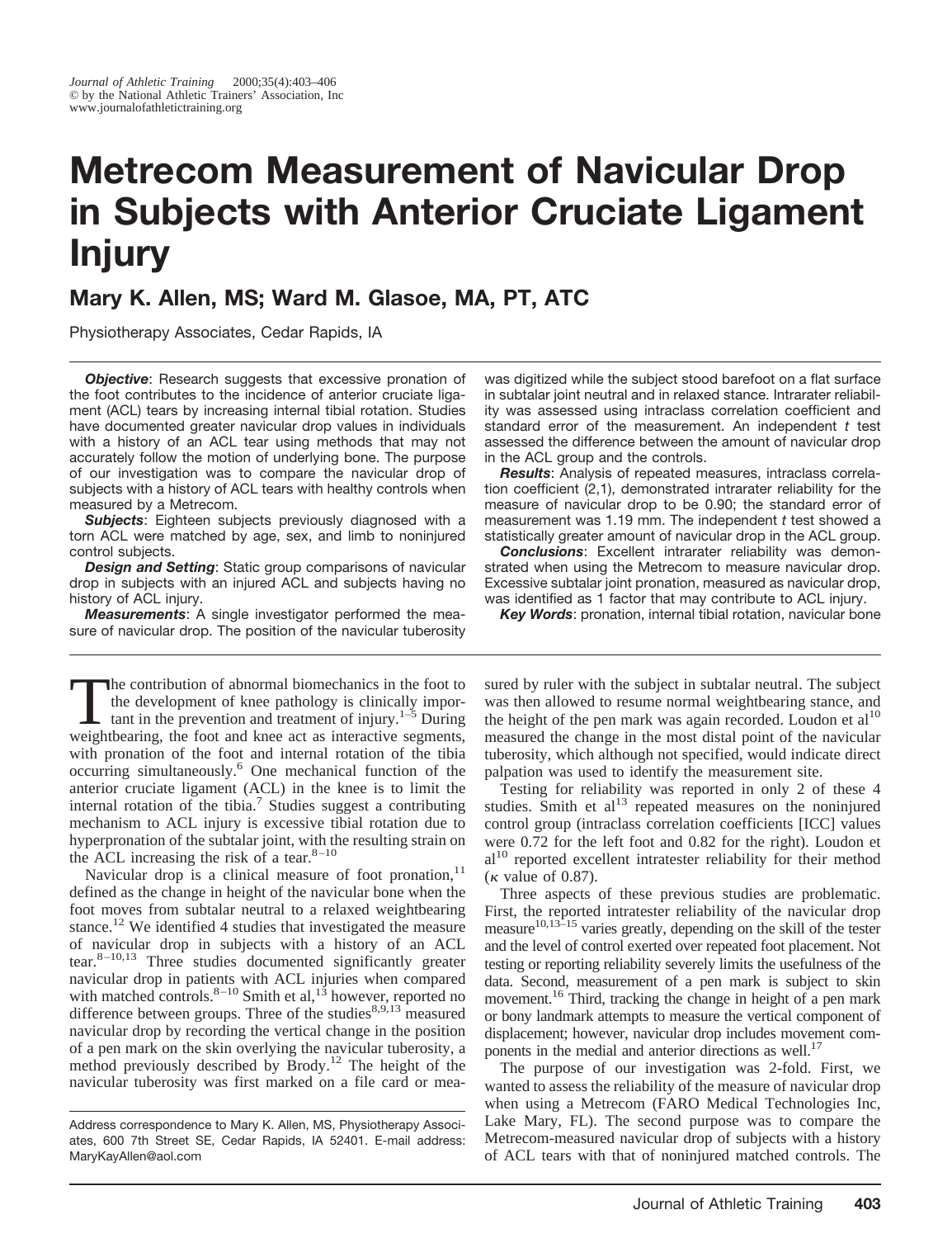null hypothesis was that navicular drop would not differ between groups.

## **METHODS**

This study received approval from the Institutional Review Board of Physiotherapy Associates, which also approved the informed consent form signed by each subject. Thirty-six subjects volunteered for the study. Eighteen subjects (12 men, 6 women) had a history of an ACL tear diagnosed by a physician. Sixteen subjects had tears confirmed by magnetic resonance imaging or arthroscopy; 2 tears were diagnosed clinically, with the diagnosis supported by a KT-1000 test. ACL-injured subjects were matched with control subjects by age, sex, and limb. Sixteen subjects in the ACL group had undergone reconstructive surgery, and 2 had been treated conservatively. The mean age of the ACL group was 29.9  $\pm$ 9.5 years; range, 18 to 49 years. The control group (mean age  $= 29.9 \pm 8.6$  years) had no reported history of ACL injury. No subjects had a history of foot or ankle trauma during the 6 months before testing.

A single examiner measured navicular drop using the Metrecom. The Metrecom is an electromechanical, 3-dimensional digitizer (Figure 1).<sup>17</sup> The Metrecom measures the 2 positional points in 3-dimensional space and calculates the change in distance for the investigator, who is blinded from the results during the test. Linear accuracy, repeatability, and linearity of the system have been demonstrated.<sup>18</sup> A mean accuracy of 0.9 mm was reported when the Metrecom was used to digitize a calibration device.<sup>18</sup>

Subjects stood on an elevated platform with their feet a comfortable distance apart. The probe of the Metrecom was placed directly under the tuberosity of the navicular (Figure 2). The subject inverted the foot while the examiner palpated the congruency of the talar head in the mortise joint for subtalar neutral position. Once positioned, the location of the tuberosity was digitized. The probe of the Metrecom remained positioned



**Figure 1. The Metrecom digitizing unit.**



**Figure 2. Metrecom measurement of navicular drop.**

under the tuberosity as the subject then resumed a normal, relaxed stance, and the second point was digitized. To test for reliability, the measure was repeated on all subjects. The average of the 2 trials was computed as the measure of navicular drop. Both feet were tested in all subjects. The limb with the ACL injury was considered the test limb (10 right and 8 left limbs) and matched with the same limb from the control group.

Intratester reliability of the navicular drop measure was determined using ICC  $(2,1)$ ,<sup>19</sup> and the standard error of measurement was calculated. We used an independent *t* test to assess the difference in navicular drop between groups.

## **RESULTS**

Mean, standard deviations, and range of values for navicular drop are summarized in Table 1. ICC intrarater reliability was 0.90, with a standard error of measurement of 1.19 mm. The independent *t* test showed a statistically ( $P < .05$ ) larger navicular drop in the ACL group. The noninjured limb of the ACL group also had a statistically  $(P < .05)$  larger navicular drop than the ipsilateral limb in the control group (Table 2). Values for navicular drop measured in ACL-injured subjects by sex are provided in Table 3. There was no significant difference between male and female values in the ACL-injured group.

# **DISCUSSION**

#### **Measurement Reliability**

Navicular drop has been reported to be between 6 and 9 mm of movement in healthy, normal subjects. $8,17,20$  The control group in our study consisted of a varied population of healthy, active individuals, and their mean navicular drop value (8.1 mm) fell within this range. In studies comparing ACL-

#### **Table 1. Navicular Drop Values (mm)**

| Group              | Mean    | SD. | Range        |
|--------------------|---------|-----|--------------|
| Control            | 8.1     | 2.8 | $3.5 - 13.5$ |
| <b>ACL</b> injured | $10.5*$ | 4.0 | $6.0 - 20.0$ |

\*Statistically significant difference from controls  $(P < .05)$ .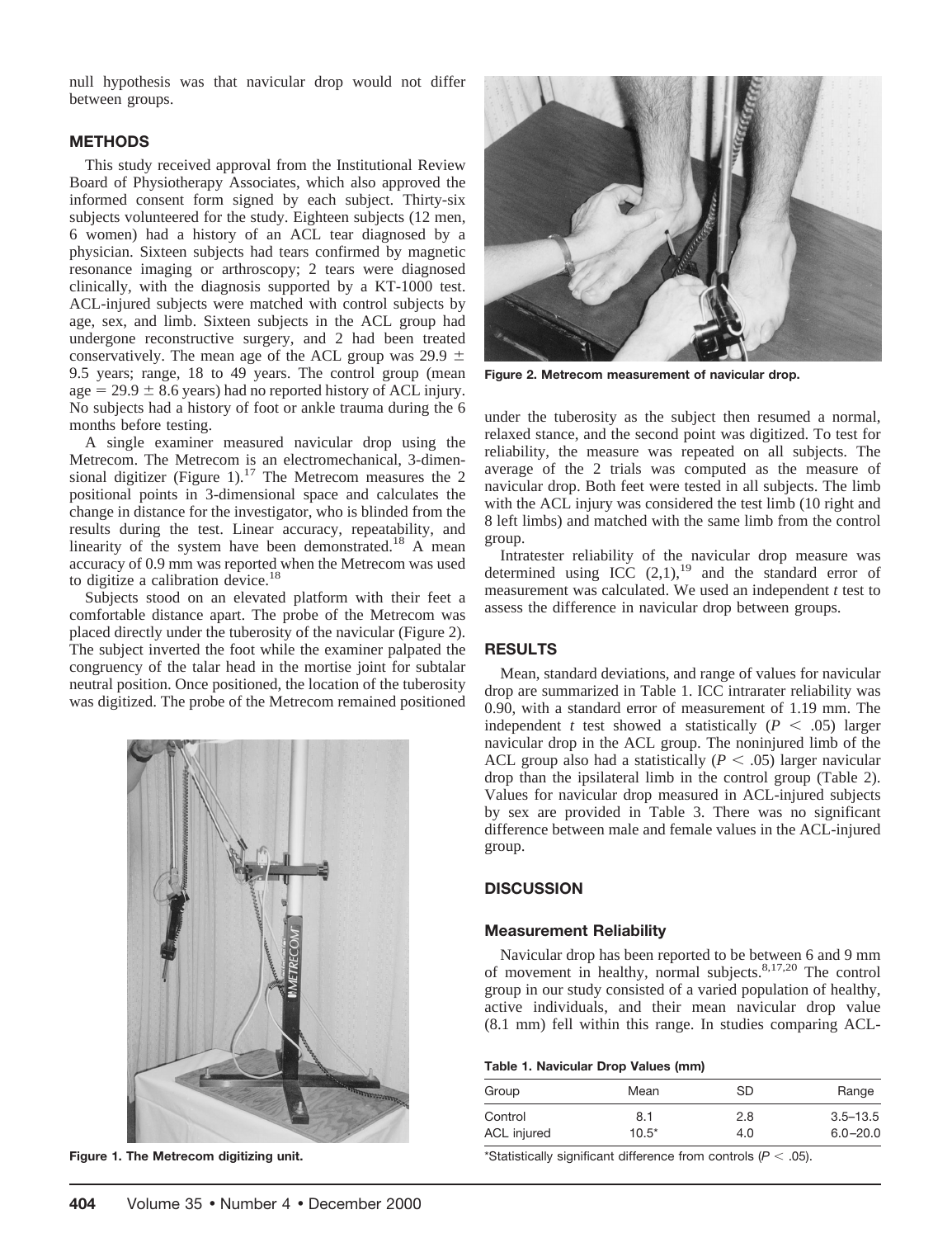#### **Table 2. Navicular Drop Values of Noninjured Limbs (mm)**

| Group       | Mean    | SD  | Range      |
|-------------|---------|-----|------------|
| Control     | 8.1     | 3.0 | $3.5 - 14$ |
| ACL injured | $10.1*$ | 3.6 | $5.5 - 16$ |

\*Statistically significant difference from controls  $(P < .05)$ .

**Table 3. Navicular Drop Values of ACL-Injured Group by Sex (mm)**

| Sex     | n  | Mean | SD  | Range        |
|---------|----|------|-----|--------------|
| Females | 6  | 10.2 | 3.5 | $5.5 - 15.5$ |
| Males   | 12 | 10.7 | 4.3 | $6.5 - 20$   |

injured with normal subjects, the mean navicular drop measurements have varied, depending on the subject population (Table 4). $8-10,13$  One study's authors did not report mean values of the drop measure but grouped subjects according to  $\text{low } (< 6 \text{ mm})$ , normal (6 to 9 mm), or high ( $> 9 \text{ mm}$ ) amounts of movement.<sup>10</sup> The ACL-injured groups in 3 studies<sup>8,9,13</sup> had significantly greater navicular drop values than healthy, normal subjects. The results of our study support these findings.

Smith et  $al<sup>13</sup>$  reported finding no significant difference in navicular drop between noncontact ACL-injured subjects and controls. It is not clear why their results contrast with other published data. They cite sex differences as a possible explanation, suggesting that women have smaller drop values. Thus, with an equal number of ACL-injured women<sup>7</sup> and men included in their study, the mean value for the injured group was diminished. We found, however, that the ACL-injured women in our study had a mean navicular drop value comparable with that of the men (Table 3). Both men and women in the ACL-injured group demonstrated greater navicular drop values than the control subjects. Other possible explanations offered by Smith et  $al<sup>13</sup>$  for the lack of difference between groups included sample size and the use of noncontact ACLinjured subjects. The other reported studies (Table 4) that did show significantly larger navicular drop values in ACL-injured subjects also included small sample sizes, similar subject populations, noncontact ACL-injured subjects, or a combination of these factors. $8-10$ 

Positioning of the subjects in our study followed the procedure described by Brody.<sup>12</sup> Previous studies<sup>8-10,13</sup> examining the relationship between ACL injuries and navicular drop followed Brody's method of manual measurement, but unlike Brody, varied the weightbearing position of the subjects between conditions. The subjects were seated (rather than standing) during measurement of the navicular position with the foot in subtalar neutral. The subjects then stood during the second measure. A study by Joyce et  $al<sup>21</sup>$  demonstrated that the variation in loading does have an effect on the overall movement of the navicular, with seated subtalar neutral to standing subtalar relaxed positioning resulting in larger navicular drop values.

Measuring the change of position of a pen mark on the skin is inexpensive and easy to perform in a clinical setting; however, navicular drop is a relatively small measure of displacement. Due to skin movement, the mark may not reflect the same relative position on the tuberosity as the navicular drops from subtalar neutral into pronation.<sup>16</sup> When measuring millimeters of bony displacement, movement of the skin can have a large impact on the measurement total. Added to the potential error of determining the subtalar neutral position,<sup>15</sup> the value of the measurement can be significantly affected; thus, issues of reliability and accuracy become critical when reporting navicular drop data.

We demonstrated excellent intratester reliability for the measurement of navicular drop. The probe of the Metrecom was positioned under the navicular tuberosity, and contact was maintained throughout the procedure. The probe's position was unaffected by skin movement. The examiner's hand never left the palpation points on the head of the talus; thus, a shift from subtalar neutral by the subject was easily detected and corrected. Controlling these factors of error in the measure of navicular drop provides data that are closer to reflecting the true motion that occurred.

#### **Relationship of Navicular Drop to ACL Injury**

 $McClay$  and Manal,<sup>5</sup> using 3-dimensional kinematic gait analysis, demonstrated greater internal rotation of the tibia during running in subjects with excessive foot pronation  $(11.1 \pm 3.5^{\circ}$  versus  $8.9 \pm 2.5^{\circ}$  for the controls). Statistically significant higher peak velocities of foot eversion and knee flexion, as well as greater knee-flexion angles, were also seen in the pronation group when compared with normal subjects.<sup>22</sup> Excessive rearfoot pronation has been linked to overuse injuries of the knee.<sup>23–24</sup> Navicular drop studies suggest a link between excessive subtalar pronation and  $\widetilde{ACL}$  injuries.<sup>8-10</sup> In our study, the similarity in navicular drop values between the injured (10.5 mm) and noninjured limb (10.1 mm) of the ACL group support the suggestion that the higher values were not due to the injury or surgical repair but inherent in the individuals with ACL injury. A bilateral comparison of the control group's navicular drop

**Table 4. Reported Navicular Drop Values in ACL-Injured versus Healthy Subjects**

| Investigator                       | Group      | Age (years)    | n                | Mean (mm)      | <b>Injury Mechanism</b> |
|------------------------------------|------------|----------------|------------------|----------------|-------------------------|
| Woodford-Rogers et al <sup>9</sup> | <b>ACL</b> | $19.1 \pm 6.0$ | $14 \text{ m}^*$ | $8.4 \pm 4.2$  | Mixed                   |
|                                    | Control    | $18.1 \pm 1.6$ | 14 <sub>m</sub>  | $5.9 \pm 2.4$  |                         |
|                                    | <b>ACL</b> | $19.5 \pm 1.7$ | 8 f*             | $5.0 \pm 2.5$  | Noncontact              |
|                                    | Control    | $19.0 \pm 1.2$ | 8 f              | $3.0 \pm 1.1$  |                         |
| Beckett et al <sup>8</sup>         | <b>ACL</b> | $22.9 \pm 7.6$ | 11 f, 39 m       | $13.0 \pm 4.4$ | Mixed                   |
|                                    | Control    | $21.8 \pm 9.4$ | 11 f. 39 m       | $6.9 \pm 3.2$  |                         |
| Loudon et al <sup>10</sup>         | <b>ACL</b> | $26.5 \pm 7.6$ | 20f              |                | Noncontact              |
|                                    | Control    | $26.2 \pm 7.8$ | 20f              |                |                         |
| Smith et al <sup>13</sup>          | <b>ACL</b> | $21.1 \pm 0.8$ | 7 f, 7 m         | $6.3 \pm 3.1$  | Noncontact              |
|                                    | Control    | $21.1 \pm 2.0$ | 7 f, 7 m         | $6.2 \pm 2.6$  |                         |

\*m, males; f, females.

 $\dagger$ Mean values not reported. Fifteen ACL subjects had  $> 9$  mm of drop, 14 control subjects had  $< 9$  mm of drop.